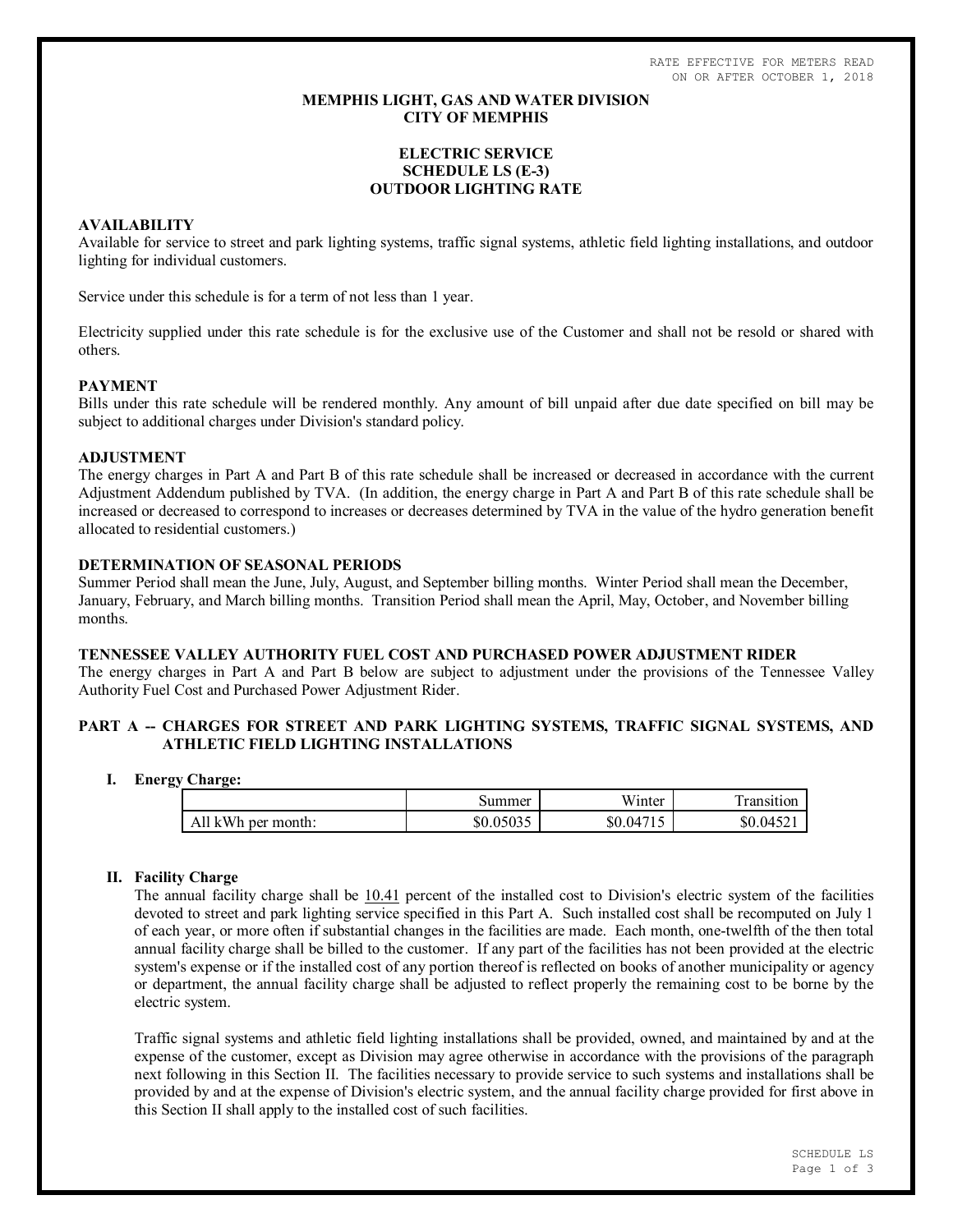When so authorized by policy duly adopted by Division's governing board, traffic signal systems and athletic field lighting installations may be provided, owned, and maintained by Division's electric system for the customer's benefit. In such cases Division may require reimbursement from the customer for a portion of the initial installed cost of any such system or installation and shall require payment by the customer of a facility charge sufficient to cover all of Division's costs (except reimbursed costs), including appropriate overheads, of providing, owning, and maintaining such system or installation; provided that, for athletic field lighting installations, such facility charge shall in no case be less than 12 percent per year of such costs. Said facility charge shall be in addition to the annual facility charge on the facilities necessary to provide service to such system or installation as provided for in the preceding paragraph. Replacement of lamps and related glassware for traffic signal systems and athletic field lighting installations provided under this paragraph shall be paid for under the provisions of paragraph A in Section IV.

#### **III. Customer Charge -Traffic Signal Systems and Athletic Field Lighting Installations.**

Division shall apply a uniform monthly service charge of \$2.78 for service to each traffic signal system or athletic field lighting installation.

### **IV. Replacement of Lamps and Related Glassware -Street and Park Lighting**

Customer shall be billed and shall pay for replacements as provided in paragraph B below, which shall be applied to all service for street and park lighting.

A. Division shall bill the customer monthly for such replacements during each month at Division's cost of materials, including appropriate storeroom expense.

B. Division shall bill the customer monthly for one-twelfth of the amount by which Division's cost of materials, including appropriate storeroom expense, exceeds the product of 3 mills multiplied by the number of kilowatt-hours used for street and park lighting during the fiscal year immediately preceding the fiscal year in which such month occurs.

#### **METERING**

For any billing month or part of such month in which the energy is not metered or for which a meter reading is found to be in error or a meter is found to have failed, the energy for billing purposes for that billing month or part of such month shall be computed from the rated capacity of the lamps (including ballast) plus 5 percent of such capacity to reflect secondary circuit losses, multiplied by the number of hours of use.

#### **REVENUE AND COST REVIEW**

Division's costs of providing service under Part A of this rate schedule are subject to review at any time and from time to time to determine if Division's revenues from the charges being applied are sufficient to cover its costs. (Such costs, including applicable overheads, include, but are not limited to, those incurred in the operation and maintenance of the systems provided and those resulting from depreciation and payments for taxes, tax equivalents and interest.) If any such review discloses that revenues are either less or more than sufficient to cover said costs, Division shall revise the above facility charges so that revenues will be sufficient to cover said costs. Any such revision of the annual facility charge provided for first above in Section II of Part A of this rate schedule shall be by agreement between Division and TVA.